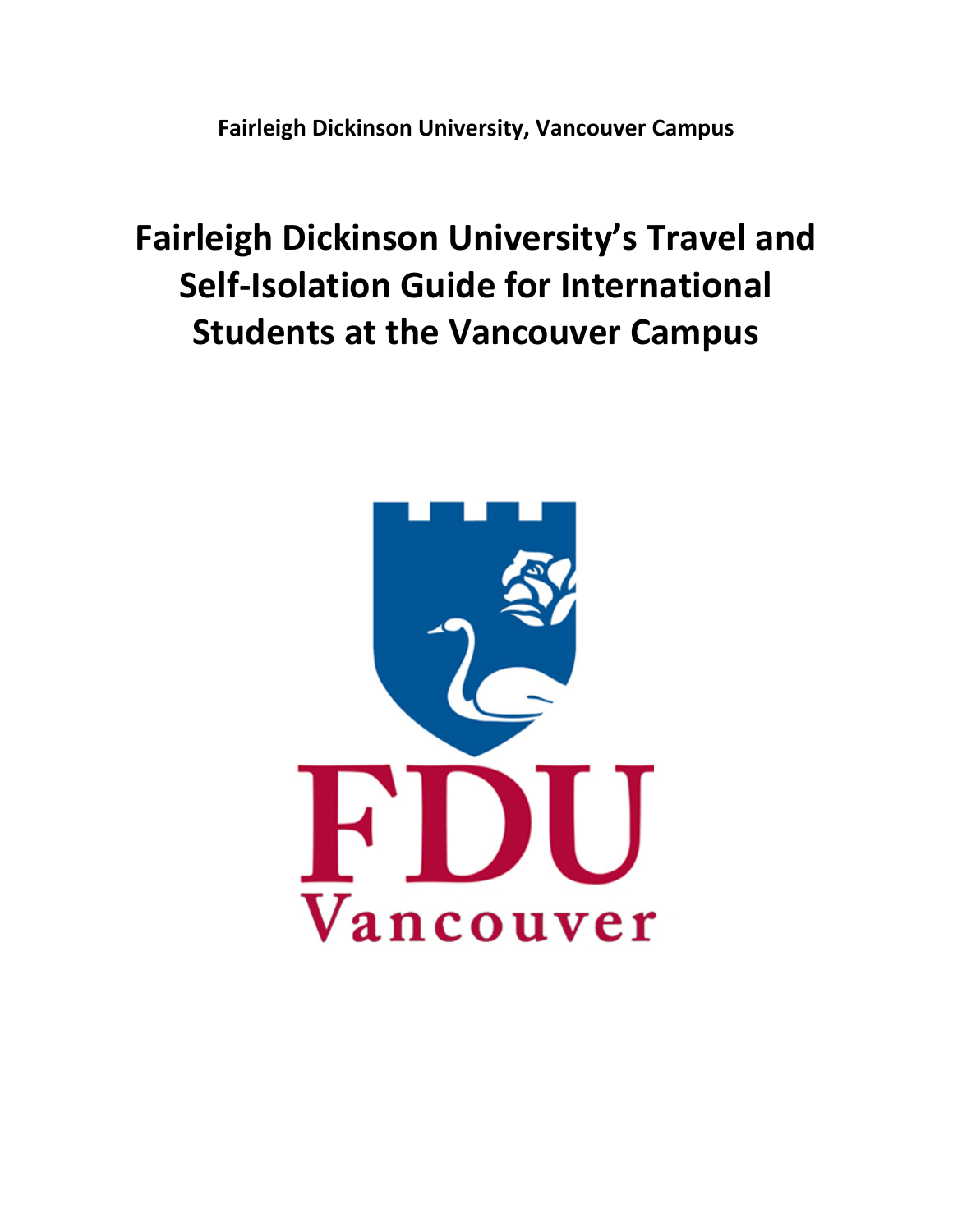# **Table of Contents**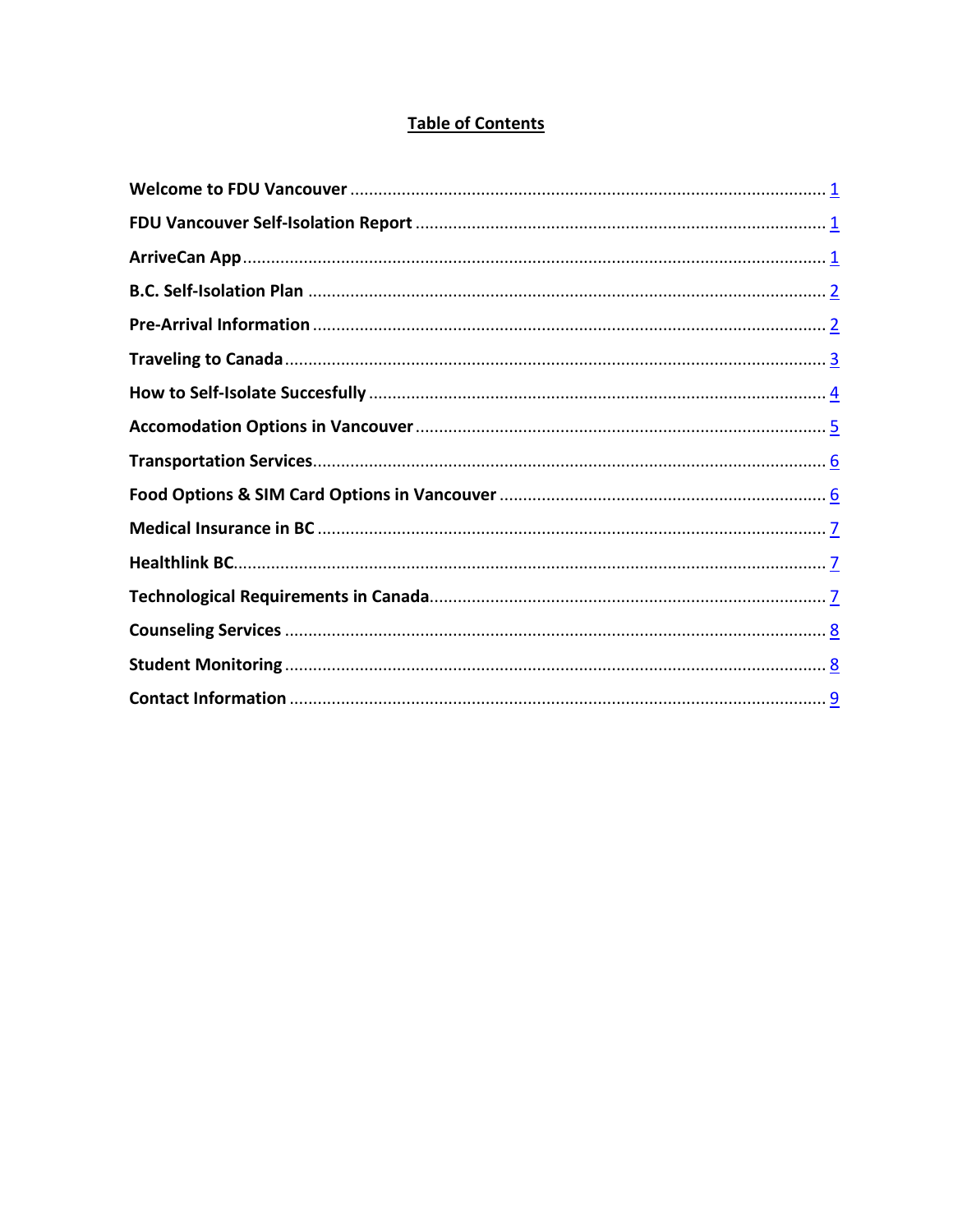## **Welcome to FDU Vancouver Campus**

We look forward to welcoming our new international students at our downtown Vancouver campus. Fairleigh Dickinson University, Vancouver Campus (FDU Vancouver) will be offering Spring and Summer 2021 courses both on campus and through remote learning. Due to the outbreak of the coronavirus disease (COVID-19), the Prime Minister of Canada announced travel restrictions that limit certain foreign nationals from travelling to Canada and implemented an Emergency Order under the Quarantine Act that requires travelers entering Canada to quarantine for 14 days to manage the spread of COVID-19. Effective February 14, 2021, whether driving or flying, all travellers 5 years of age or older, regardless of citizenship, must provide proof of a valid COVID-19 molecular test result. Students flying into Canada must provide a [negative COVID-19 molecular test taken up to 72 hours](https://travel.gc.ca/travel-covid/travel-restrictions/flying/covid-19-testing-travellers-coming-into-canada#getting-tested) before their scheduled departure time.

Effective February 22, 2021, travelers must also:

- reserve [a government-authorized hotel](https://nam02.safelinks.protection.outlook.com/?url=https%3A%2F%2Fwww.canada.ca%2Fen%2Fpublic-health%2Fservices%2Fdiseases%2F2019-novel-coronavirus-infection%2Flatest-travel-health-advice%2Fmandatory-hotel-stay-air-travellers%2Flist-government-authorized-hotels-booking.html&data=04%7C01%7Cjobin%40fdu.edu%7C419cac8f96c840e276d208d8d5347646%7C3224fad94bcc4d47ae9886ea3c6b3b13%7C1%7C0%7C637493768646547608%7CUnknown%7CTWFpbGZsb3d8eyJWIjoiMC4wLjAwMDAiLCJQIjoiV2luMzIiLCJBTiI6Ik1haWwiLCJXVCI6Mn0%3D%7C1000&sdata=eHMT79ei9PG5ta21t5Js7PM4p6e0jb4qCvX%2FSB2uV0s%3D&reserved=0) for 3 nights prior to departure to Canada
- take a COVID-19 molecular test on arrival in Canada

FDU Vancouver has created this document to provide students with the information they require to succeed during their pre-arrival to Canada, arrival in Canada, self-isolation period including the government-required hotel stay, accommodation options and how they will meet their needs while in quarantine. Quarantine is mandatory, even for travelers without any symptoms. Travelers without a quarantine plan can face severe penalties including fines, jail time, or inadmissibility to Canada. Please consult the Immigration, Refugees, and Citizenship Canada [website](https://www.canada.ca/en/immigration-refugees-citizenship/services/coronavirus-covid19.html) for up to date information.

#### **FDU Vancouver Self Isolation Support**

Students that are arriving to Canada by international travel are required to self-isolate for 14 days including the government-required hotel stay an[d self-monitor](http://www.bccdc.ca/Health-Info-Site/Documents/Self-monitoring.pdf) for Covid-19 symptoms. International students must [submit a B.C. self-isolation plan](https://www2.gov.bc.ca/gov/content/safety/emergency-preparedness-response-recovery/covid-19-provincial-support/self-isolation-on-return#complete-plan) and complete the [federal ArriveCAN application](https://www2.gov.bc.ca/gov/content/safety/emergency-preparedness-response-recovery/covid-19-provincial-support/self-isolation-on-return#federal-plan) at least 48 hours prior to boarding their flight to Canada. Upon arriving in Canada, internationals students will need to satisfy the Canadian Border Services Officer that they have a plan to quarantine for 14-days. Students can visit the Government of [Canada website](https://www.canada.ca/en/public-health/services/diseases/2019-novel-coronavirus-infection/latest-travel-health-advice.html#f) for complete information on the requirements for travelers returning to Canada. FDU Vancouver Campus is dedicated to assisting international students with their quarantine plan.

## **ArriveCan App**

#### **Travelers: Download the ArriveCAN app [\(iOS,](https://apps.apple.com/us/app/canarrive/id1505394667?mt=8) [Android,](https://play.google.com/store/apps/details?id=ca.gc.cbsa.coronavirus) or [web format\)](https://arrivecan.cbsa-asfc.cloud-nuage.canada.ca/)**

Use this mobile app to speed up your arrival process in Canada and spend less time with border and public health officers. Submit your information easily and securely via the app within **48 hours before** arriving in Canada. The app helps you to: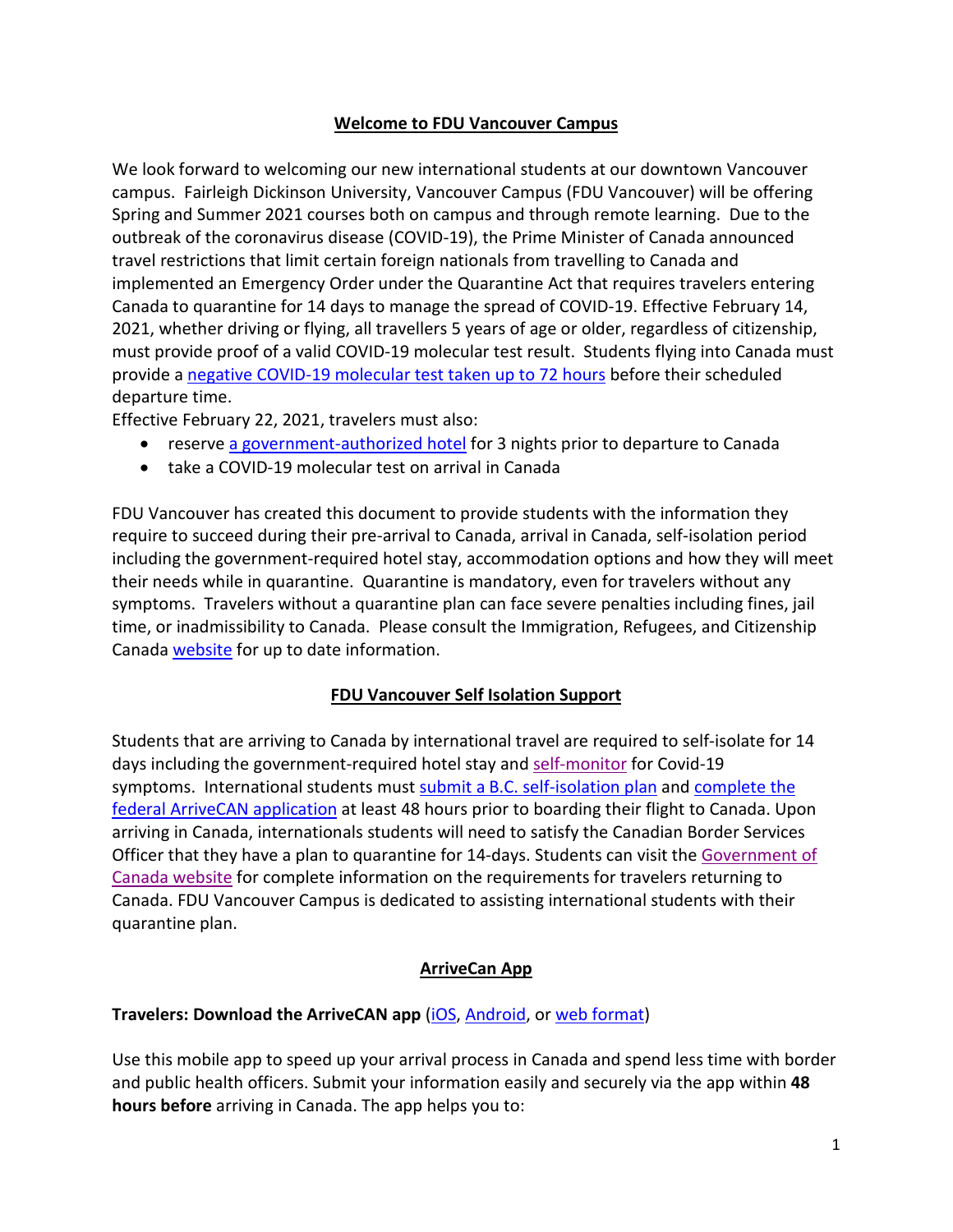- $\checkmark$  provide mandatory information that is required for entry into Canada
- $\checkmark$  avoid lineups and reduce points of contact at the border
- $\checkmark$  provide updates on your quarantine compliance and the development of any symptoms during the 14 days after arriving in Canada

## **B.C. Self-Isolation Plan**

On March 17, 2020, the Provincial Health Officer (PHO) [issued a self-isolation](https://www2.gov.bc.ca/assets/gov/health/about-bc-s-health-care-system/office-of-the-provincial-health-officer/reports-publications/covid-19-pho-class-order-travellers.pdf) order directing people returning to, or arriving in, B.C. from international destinations, including the U.S., to self-isolate. Self-isolation means staying home and avoiding situations where students could come in contact with others.

Students need to [submit their self-isolation plan](https://travelscreening.gov.bc.ca/) before they arrive in British Columbia. The plan needs to consider the location of their 14-day isolation and the direct transportation to their accommodation. It must also consider access to necessary supports including food, medication, childcare, cleaning supplies, pet care, social and family support.

# **Pre-Arrival Information**

Effective February 22, 2021, the [Public Health Agency of Canada](https://nam02.safelinks.protection.outlook.com/?url=https%3A%2F%2Fwww.canada.ca%2Fen%2Fpublic-health%2Fservices%2Fdiseases%2F2019-novel-coronavirus-infection%2Fawareness-resources%2Fentering-canada-covid-19.html&data=04%7C01%7Cjobin%40fdu.edu%7C419cac8f96c840e276d208d8d5347646%7C3224fad94bcc4d47ae9886ea3c6b3b13%7C1%7C0%7C637493768646537616%7CUnknown%7CTWFpbGZsb3d8eyJWIjoiMC4wLjAwMDAiLCJQIjoiV2luMzIiLCJBTiI6Ik1haWwiLCJXVCI6Mn0%3D%7C1000&sdata=x8ysAh7u46x%2F3C2UGJVrT5dtdp0xuA%2F7Azv7Aktb%2F5I%3D&reserved=0) requires all travellers arriving in Canada by air, unless exempted, to follow the follow protocols:

- provide proof of [a negative COVID-19 molecular test taken up to 72 hours](https://travel.gc.ca/travel-covid/travel-restrictions/flying/covid-19-testing-travellers-coming-into-canada#getting-tested) before their scheduled departure time.
- reserve [a government-authorized hotel](https://nam02.safelinks.protection.outlook.com/?url=https%3A%2F%2Fwww.canada.ca%2Fen%2Fpublic-health%2Fservices%2Fdiseases%2F2019-novel-coronavirus-infection%2Flatest-travel-health-advice%2Fmandatory-hotel-stay-air-travellers%2Flist-government-authorized-hotels-booking.html&data=04%7C01%7Cjobin%40fdu.edu%7C419cac8f96c840e276d208d8d5347646%7C3224fad94bcc4d47ae9886ea3c6b3b13%7C1%7C0%7C637493768646547608%7CUnknown%7CTWFpbGZsb3d8eyJWIjoiMC4wLjAwMDAiLCJQIjoiV2luMzIiLCJBTiI6Ik1haWwiLCJXVCI6Mn0%3D%7C1000&sdata=eHMT79ei9PG5ta21t5Js7PM4p6e0jb4qCvX%2FSB2uV0s%3D&reserved=0) for 3 nights prior to departure to Canada
- take a COVID-19 molecular test on arrival in Canada
- travellers must present proof of having reserved and pre-paid for their accommodation through [ArriveCAN.](https://nam02.safelinks.protection.outlook.com/?url=https%3A%2F%2Fwww.canada.ca%2Fen%2Fpublic-health%2Fservices%2Fdiseases%2Fcoronavirus-disease-covid-19%2Farrivecan.html&data=04%7C01%7Cjobin%40fdu.edu%7C419cac8f96c840e276d208d8d5347646%7C3224fad94bcc4d47ae9886ea3c6b3b13%7C1%7C0%7C637493768646557609%7CUnknown%7CTWFpbGZsb3d8eyJWIjoiMC4wLjAwMDAiLCJQIjoiV2luMzIiLCJBTiI6Ik1haWwiLCJXVCI6Mn0%3D%7C1000&sdata=trSSZ16AYTU02PSv%2BiXr0jJq%2FlOsylqJIeq63OUKOF4%3D&reserved=0)
- stay in the government-authorized hotel while awaiting the results of the COVID-19 molecular test taken on arrival
- pay for the cost of the hotel stay, as well as all associated costs for:
	- o food
	- o security
	- o transportation
	- o infection prevention and control measures

Travellers will still be required to complete the remainder of the mandatory 14-day quarantine after their mandatory hotel stopover.

Before traveling to Canada, students can complete the: **[Flying to Canada checklist.](https://travel.gc.ca/travel-covid/travel-restrictions/flying-canada-checklist)**

Depending on their country of origin, students may need to pass a health check performed by airline officials. Travelers with symptoms of Covid-19 will not be allowed to board their flight.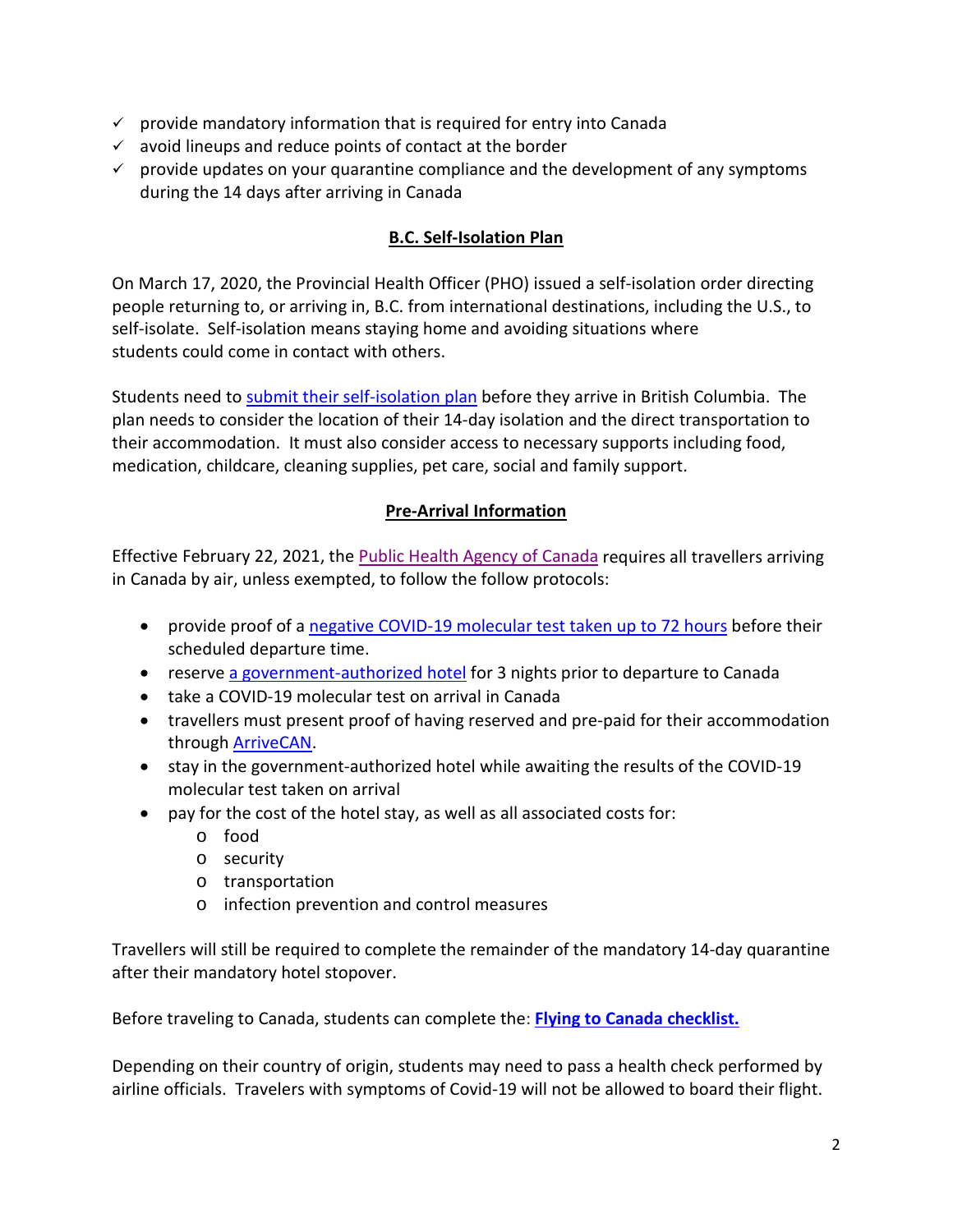As of November 3, 2020, Fairleigh Dickinson University is an approved institution on IRCC's [Readiness DLI List,](https://www.canada.ca/en/immigration-refugees-citizenship/services/coronavirus-covid19/students/approved-dli.html) which allows students with a study permit or an approved study permit to reopen to international students [travelling to Canada for a non-discretionary or non-optional](https://www.canada.ca/en/immigration-refugees-citizenship/services/coronavirus-covid19/students.html#exemptions)  [purpose.](https://www.canada.ca/en/immigration-refugees-citizenship/services/coronavirus-covid19/students.html#exemptions)

# **\*Students should contact their airline as early as possible to inquire about documents that they will be required to present at the boarding gate of the airline, prior to boarding.**

As with any foreign national traveling to Canada, international students may be denied boarding by airline agents in their country of origin. Canada's border screening officer or quarantine officer will make the final determination on whether the international student may enter Canada. Students must follow the [public health measures while in transit.](https://www.canada.ca/en/public-health/services/publications/diseases-conditions/2019-novel-coronavirus-information-sheet.html)

As a general recommendation, students should carry the following items on their person before boarding their plane to Canada:

- Passport, with an approved temporary resident visa or Electronic Travel Authorization (if required)
- Study Permit or Letter of Introduction (Visa Approval Letter) from Canada Immigration
- Letter of Acceptance from FDU Vancouver Campus
- Letter of Support of Essential Travel from FDU Vancouver Campus
- [Proof of Funds](https://www.canada.ca/en/immigration-refugees-citizenship/services/study-canada/study-permit/get-documents.html#doc3) such as bank statements
- Non-Medical Mask

# **Helpful items to pack**

• Non-Medical masks, Credit Card, Hand Sanitizer, Disposable Gloves, Medications, Cleaning Supplies & Thermometer.

# **Traveling to Canada**

Students that meet the **[travel exemptions and restrictions for international students](https://www.canada.ca/en/immigration-refugees-citizenship/services/coronavirus-covid19/students.html#exemptions)** should take the following steps to travel to Canada:

- 1. Inform our Admissions Team that you plan to travel to Canada by email a[t vancouver](mailto:vancouver-admissions@fdu.edu)[admissions@fdu.edu.](mailto:vancouver-admissions@fdu.edu)
- 2. We will schedule a meeting with the student to discuss travel plans and the selfisolation plan.
- 3. Complete the FDU Self-Isolation Questionnaire & Address Verification Form with your flight information and self-isolation plan.
- 4. Complete the Guard ME medical insurance application for you and any family members traveling with you.
- 5. [Reserve a government-authorized hotel](https://www.canada.ca/en/public-health/services/diseases/2019-novel-coronavirus-infection/latest-travel-health-advice/mandatory-hotel-stay-air-travellers/list-government-authorized-hotels-booking.html) for 3 nights prior to departure to Canada.
- 6. Provide proof of a negative [COVID-19 molecular test taken up to 72 hours](https://travel.gc.ca/travel-covid/travel-restrictions/flying/covid-19-testing-travellers-coming-into-canada#getting-tested) before your scheduled departure flight to Canada.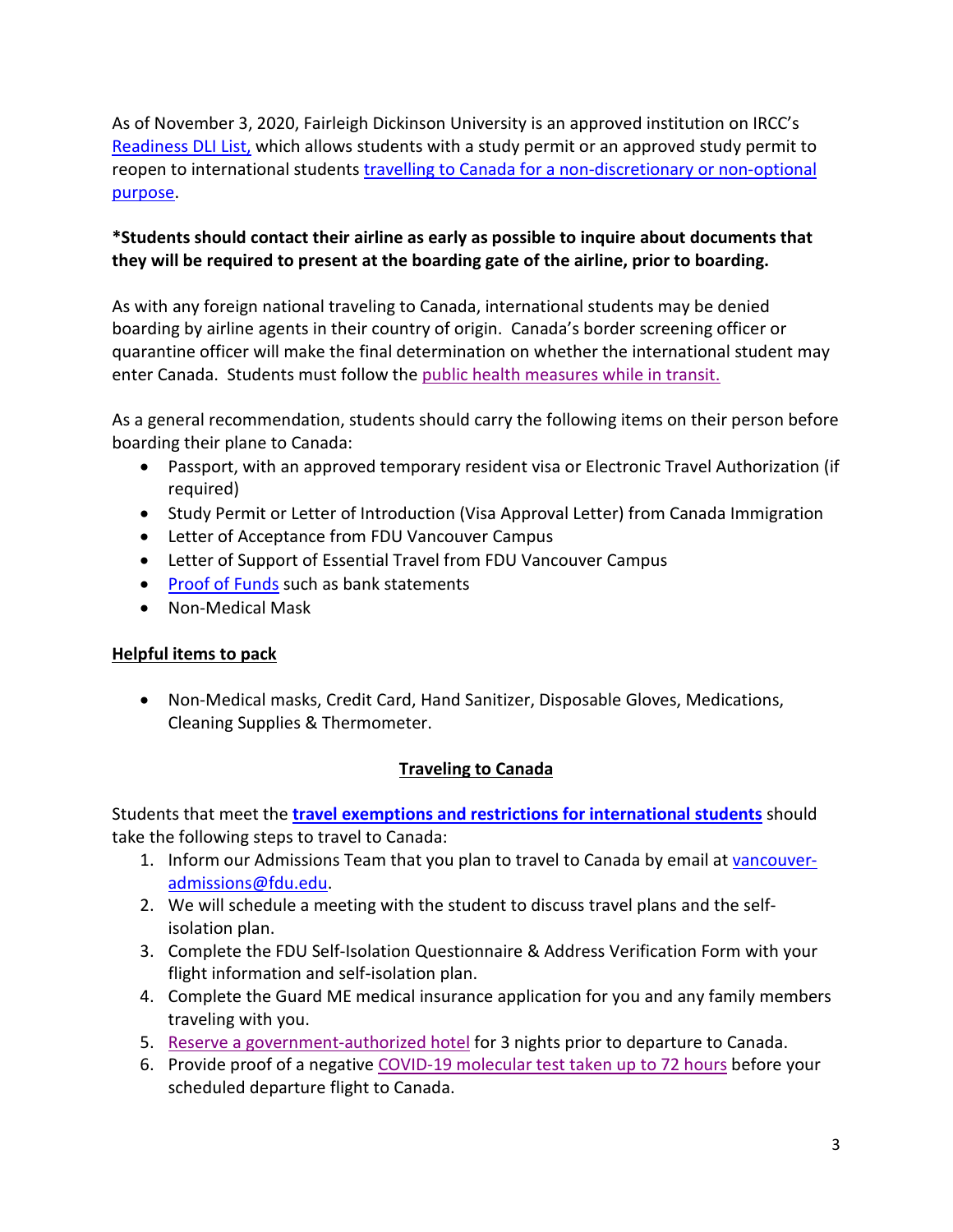- 7. Complete the ArriveCan application at least 48 hours before boarding your flight and submit your B.C. self-isolation plan online before arriving in Canada.
- 8. Present proof of having reserved and pre-paid for their accommodation through ArriveCAN.
- 9. Take a COVID-19 molecular test on arrival in Canada.
- 10. Go directly to their [government-authorized hotel.](https://www.canada.ca/en/public-health/services/diseases/2019-novel-coronavirus-infection/latest-travel-health-advice/mandatory-hotel-stay-air-travellers/traveller-expectations-hotel-stay.html)
- 11. Contact FDU Vancouver upon arriving at your government-authorized hotel at 604-648-4465 or email [jobin@fdu.edu.](mailto:jobin@fdu.edu)
- 12. Stay in the [government-authorized hotel](https://www.canada.ca/en/public-health/services/diseases/2019-novel-coronavirus-infection/latest-travel-health-advice/mandatory-hotel-stay-air-travellers/traveller-expectations-hotel-stay.html) while awaiting the results of the COVID-19 molecular test taken on arrival. Pay for the cost of the hotel, all associated costs, and abide by the [traveler expectations during your hotel stay](https://www.canada.ca/en/public-health/services/diseases/2019-novel-coronavirus-infection/latest-travel-health-advice/mandatory-hotel-stay-air-travellers/traveller-expectations-hotel-stay.html#a3) while awaiting the results of the COVID-19 molecular test.
- 13. Complete the remainder of the mandatory 14-day quarantine at their accommodation after their mandatory hotel stopover.
- 14. Self-monitor for Covid-19 symptoms: quarantine is mandatory, even for travelers without any symptoms, and travelers without a quarantine plan can face severe penalties including fines, jail time, or inadmissibility to Canada.
- 15. Follow the rules set out by the emergency orders [\(https://www.canada.ca/en/public](https://www.canada.ca/en/public-health/corporate/mandate/about-agency/acts-regulations/list-acts-regulations.html#emergency)[health/corporate/mandate/about-agency/acts-regulations/list-acts](https://www.canada.ca/en/public-health/corporate/mandate/about-agency/acts-regulations/list-acts-regulations.html#emergency)[regulations.html#emergency\)](https://www.canada.ca/en/public-health/corporate/mandate/about-agency/acts-regulations/list-acts-regulations.html#emergency) under the Quarantine Act.

# **How to Self-Isolate Successfully**

International students should follow the Government of Canada's Awareness Resources for **[travellers without symptoms of COVID-19 returning to Canada by air.](https://www.canada.ca/en/public-health/services/publications/diseases-conditions/2019-novel-coronavirus-information-sheet.html)**

Students should also follow the BCCDC's [guidelines on how to self-isolate](http://www.bccdc.ca/health-info/diseases-conditions/covid-19/self-isolation) successfully. The guidelines are available in multiple languages. A student's self-isolation plan must consider multiple variables such as the location of your 14-day self-isolation, how they will travel to their isolation location, and arranging necessary supports such as food, medications, childcare, cleaning supplies and family support. Additionally students should take time to read the BC Ministry of Health's [do's and don'ts of self-isolation.](http://www.bccdc.ca/Health-Info-Site/Documents/Self-isolation_dos_donts.pdf)

FDU Vancouver's representatives will monitor and support student well-being with daily checkins. We will offer various resources such as free counseling services, interactive webinars and other mental and physical health supports, antiracism and COVID-19 stigma supports.

Students isolating in a home or co-living space should read the following guidance for successful self-isolation:

- [Isolating in the home setting](https://www.canada.ca/en/public-health/services/diseases/2019-novel-coronavirus-infection/health-professionals/interim-guidance-cases-contacts.html#si)
- [Personal Protective Measures for infection prevention and control](https://www.canada.ca/en/public-health/services/diseases/2019-novel-coronavirus-infection/health-professionals/interim-guidance-cases-contacts.html#ppm)
- [Self-care while convalescing](https://www.canada.ca/en/public-health/services/diseases/2019-novel-coronavirus-infection/health-professionals/interim-guidance-cases-contacts.html#sc)
- [Precautions for household members \(e.g. caregivers, roommates\) to prevent](https://www.canada.ca/en/public-health/services/diseases/2019-novel-coronavirus-infection/health-professionals/interim-guidance-cases-contacts.html#ph)  transmission [to others in the home](https://www.canada.ca/en/public-health/services/diseases/2019-novel-coronavirus-infection/health-professionals/interim-guidance-cases-contacts.html#ph)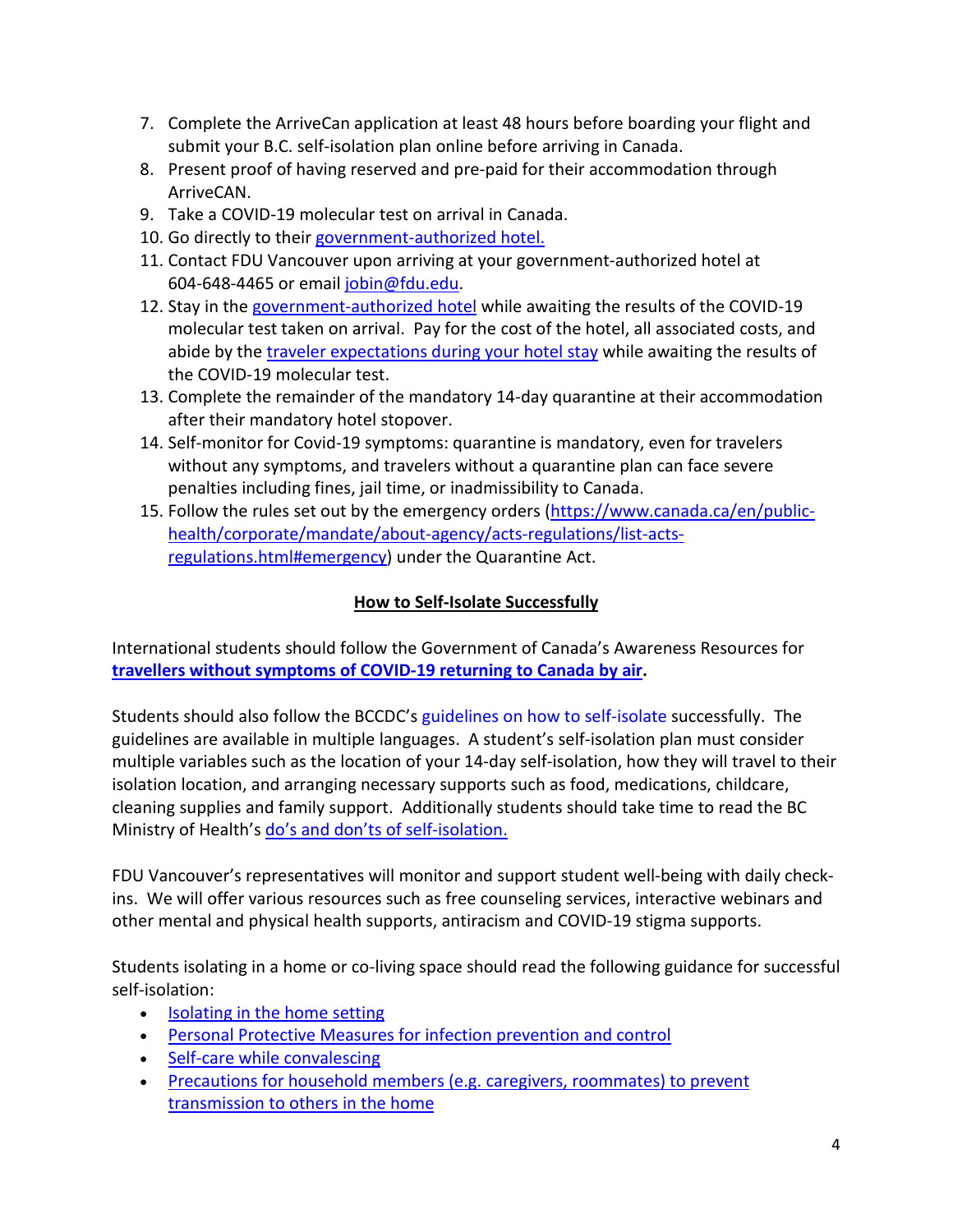• [Supplies for the home when isolating](https://www.canada.ca/en/public-health/services/diseases/2019-novel-coronavirus-infection/health-professionals/interim-guidance-cases-contacts.html#sh)

## **Accommodation Options in Vancouver**

FDU provides students with various off-campus housing options offered by our partners, for self-isolation or long-term housing purposes. Please contact our housing partner directly for quotes and reservations, as pricing and availability may change:

## **GEC Granville**

Located in the heart of Downtown Vancouver, GEC Granville Suites provides fully serviced hotel suites and care packages for self-isolating students and guests. 718 Drake Street, Vancouver \$616 per week \*Meals not included

Contact [reservations@studenthotel.ca](mailto:reservations@studenthotel.ca) or call +1 (604) 669-9888.

## **GEC Pearson**

Located in the Southside of Vancouver, these are fully-furnished private and shared rooms adjoined to a living space and well-stocked kitchen. GEC Pearson also includes in-suite laundry, gym, outdoor common space, and secure parking.

7657 Cambie St, Vancouver

From \$623 per week to \$1,900 per month

\*Meals not included

Contact [reservations@studenthotel.ca](mailto:reservations@studenthotel.ca) or call +1 (604) 669-9888.

## **YWCA Hotel Vancouver**

A social enterprise hotel by YWCA Metro Vancouver, the Hotel is located within a 5 minute walking distance from the FDU campus in downtown Vancouver 733 Beatty Street, Vancouver Quarantine rate of \$75 per night plus 12.5% tax. Please inquire for monthly room rates \*Meals not included Tel: 604 895 5832 [www.ywcahotel.com](https://nam02.safelinks.protection.outlook.com/?url=http%3A%2F%2Fwww.ywcahotel.com%2F&data=02%7C01%7Cjobin%40fdu.edu%7C20830413102f4349fe0f08d7dc00c97a%7C3224fad94bcc4d47ae9886ea3c6b3b13%7C1%7C0%7C637219768287161456&sdata=2bui3m9vvz8jFMyeTap1nQEgUiw8uyna%2FS2jcIqqcJE%3D&reserved=0)

## **Accent Inn Burnaby**

3777 Henning Dr, Burnaby Call central reservations at 1800 663 0298 and ask for self-isolate rate. \*Meals not included Please inquire by email [accent@accentinns.com](mailto:accent@accentinns.com)

## **Holiday Inn Express Metrotown**

4405 Central Blvd, Burnaby \*Meals not included Call 604-438-1881 or email [sales@himetrotown.ca](mailto:sales@himetrotown.ca) to book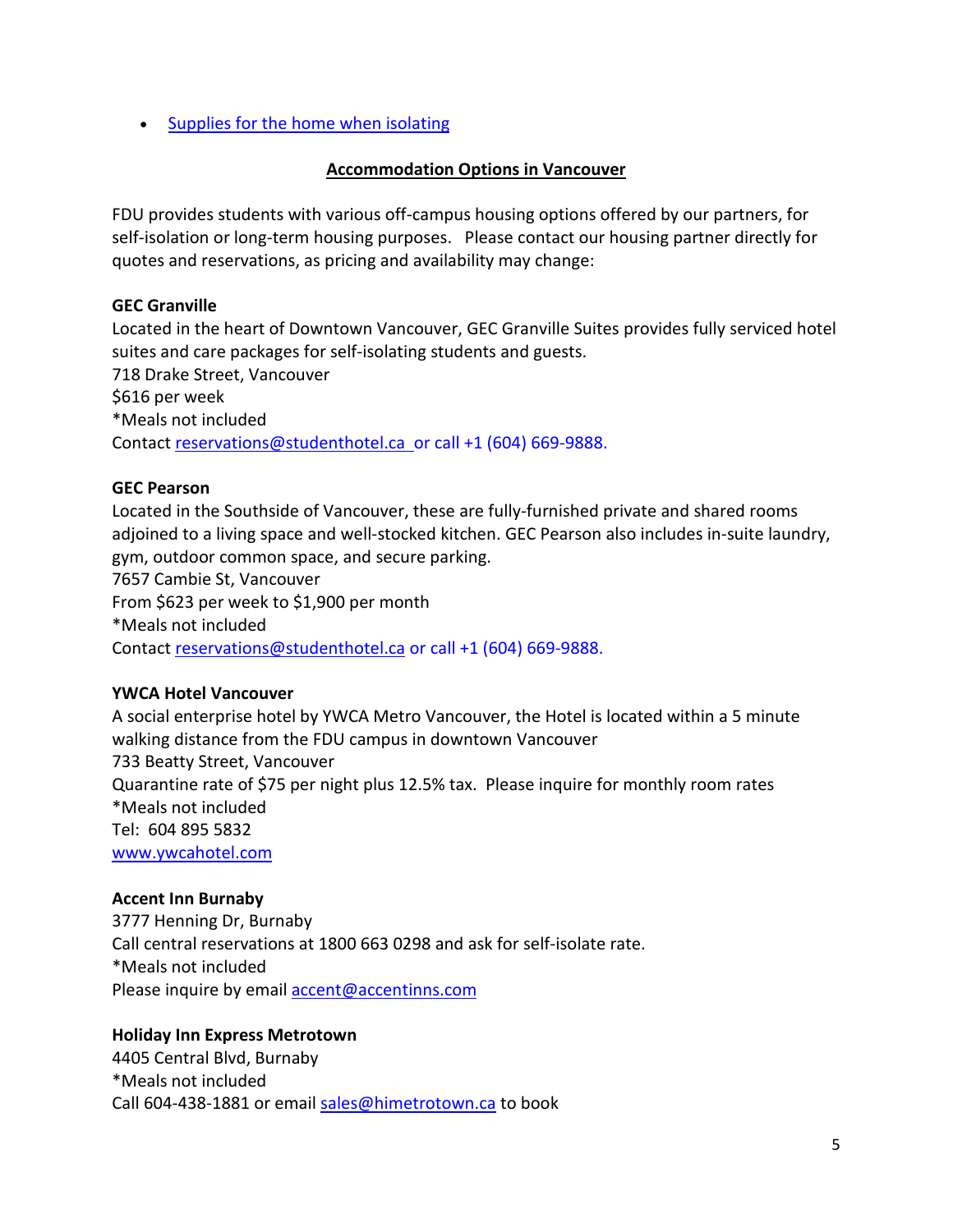Please contact Director of Student Services, Jobin Mojtabavi, at [jobin@fdu.edu](mailto:jobin@fdu.edu) or 604-648- 4465, if you need any further accommodation options or if you need any assistance during your quarantine.

## **Transportation Services**

Students that arrive by air at YVR airport can access taxi and [ride-sharing services directly](https://www.yvr.ca/en/passengers/transportation/ride-app-services)  [outside of the International Arrivals Terminal, Level 2.](https://www.yvr.ca/en/passengers/transportation/ride-app-services) Students should download ride-sharing apps before they arrive in Canada. Students should proceed immediately and directly to their arranged accommodation. Students **should not** take public transportation to their accommodation. Upon arriving at their accommodation, students should contact Jobin Mojtabavi, Director of Student Services, at [jobin@fdu.edu](mailto:jobin@fdu.edu) or 604-648-4465.

- <https://www.uber.com/> (Download the App)
- <https://www.lyft.com/> (Download the App)
- Yellow Cab Co  $(604)$  681-1111
- Vancouver Taxi  $(604)$  871-1111
- Maclure's Cabs (604) 683-6666
- Black Top & Checker Cabs (604) 681-2181

#### **Food Options and Laundry Service**

| <b>Food delivery services</b>   | <b>Grocery delivery services:</b>                       | Laundry pick-up services:         |
|---------------------------------|---------------------------------------------------------|-----------------------------------|
| • https://www.foodora.ca/       | • https://www.spud.ca/                                  | • https://www.wedolaundry.ca/     |
| • https://www.ubereats.com/     | •https://www.saveonfoods.com/shop-online-how-it-works   | • https://www.washout.ca/         |
| • https://www.doordash.com/     | •https://www.instacart.ca/grocery-delivery/vancouver-bc | • https://www.getfreshlaundry.ca/ |
| •https://www.skipthedishes.com/ | • https://www.hellofresh.ca/                            |                                   |
| • https://lazymeal.com/         |                                                         |                                   |

#### **SIM Card from Phonebox**

Phonebox is a company that can ship a sim card to the quarantine location of the student. Please contact them directly to order a SIM card and have it shipped to your quarantine location in Canada.

| Email:     | services@gophonebox.com |
|------------|-------------------------|
| Website:   | https://gophonebox.com  |
| Kakaotalk: | PhoneBoxCanada          |
| Toll Free: | 1-855-886-0505          |
| Line:      | phoneboxcanada          |
| Wechat:    | <b>PhoneBox Canada</b>  |
| WhatsApp:  | 778-980-0955            |
|            |                         |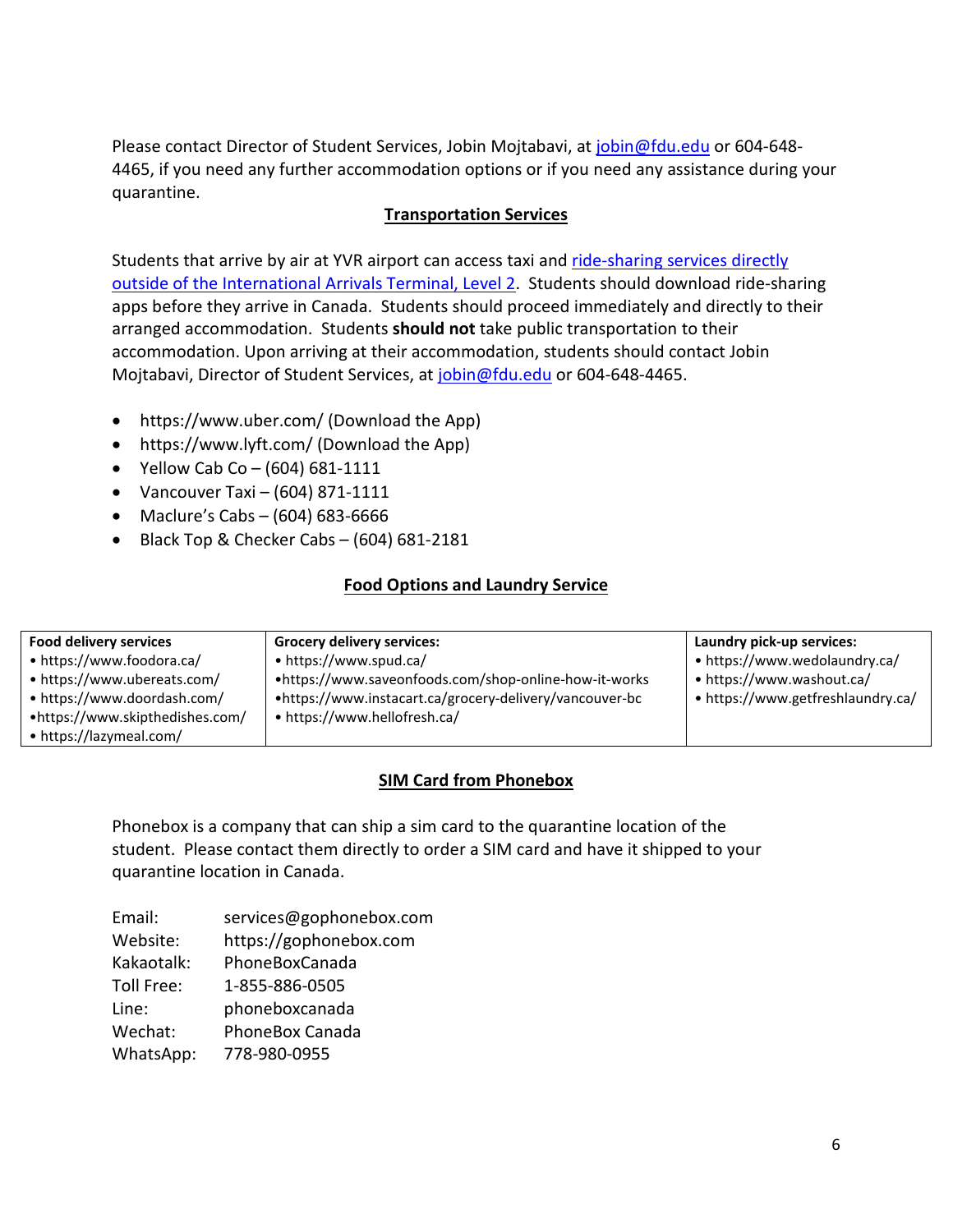# **Medical Insurance in BC**

FDU Vancouver provides private health insurance coverage for international students through Guard Me, [http://www.guard.me,](http://www.guard.me/) one of the leading providers of international student health insurance in Canada. Guard Me will cover students for their first 3 months in Canada. Upon arriving in Canada, students must enrol in the BC Medical Services Plan (BC MSP). It is recommended that students activate Guard Me before they arrive in Canada by contacting Nicolas Galeano, Student Services Assistant, at [nicolasg@fdu.edu.](mailto:nicolasg@fdu.edu) Students are provided with instructions on enrolling in BC Medical Services Plan (BC MSP) in their orientation email.

## **HealthLink BC**

Students that have any health or medically related questions can call **8-1-1** anytime to talk to a nurse at HealthLink BC. 8-1-1 has translation services in 130 languages. Students should call **911** in case of emergency requiring police, ambulance, or firefighters.

#### **Virtual Doctor for Guard Me students**

FDU's international students that have activated their Guard Me coverage have access to a doctor without having to leave their accommodation during their self-isolation. Students have access to MobileDOCTOR, provided by Guard Me, which allows them to connect with Canadian doctors 24/7. Students must activate their Guard ME insurance before using the MobileDOCTOR app. MobileDOCTOR provides access to doctors, Canada wide, on their phone, tablet or computer anytime, anywhere. Please visit the website to activate the MobileDOCTOR app: [https://www.guard.me/mobiledoctor.php.](https://www.guard.me/mobiledoctor.php)

## **Virtual medical doctors online (covered by BC MSP)**

Babylon by TELUS Health<https://www.telus.com/en/bc/health/personal/babylon> Access Virtual<https://accessvirtual.ca/british-columbia/en/>

## **Technological Requirements in Canada**

FDU is committed to remote learning for students and faculty during the ongoing pandemic and state of emergencies. FDU is fully licensed for Zoom, which is the leading teaching/learning platform for the University. Students require a computer platform that allows high-speed connectivity to the Internet that has audio/video capabilities. This is ideally a laptop with a built in camera but tablets might also work depending on your instructor and course work. Please refer to <https://it.fdu.edu/department/academic-technology/> for more information relating to Academic Technology. Other technology available to students is available at [https://it.fdu.edu/resources?sort\\_by=alphabetical&current\\_page=4&services=28&resource=](https://it.fdu.edu/resources?sort_by=alphabetical¤t_page=4&services=28&resource=4000) [4000.](https://it.fdu.edu/resources?sort_by=alphabetical¤t_page=4&services=28&resource=4000)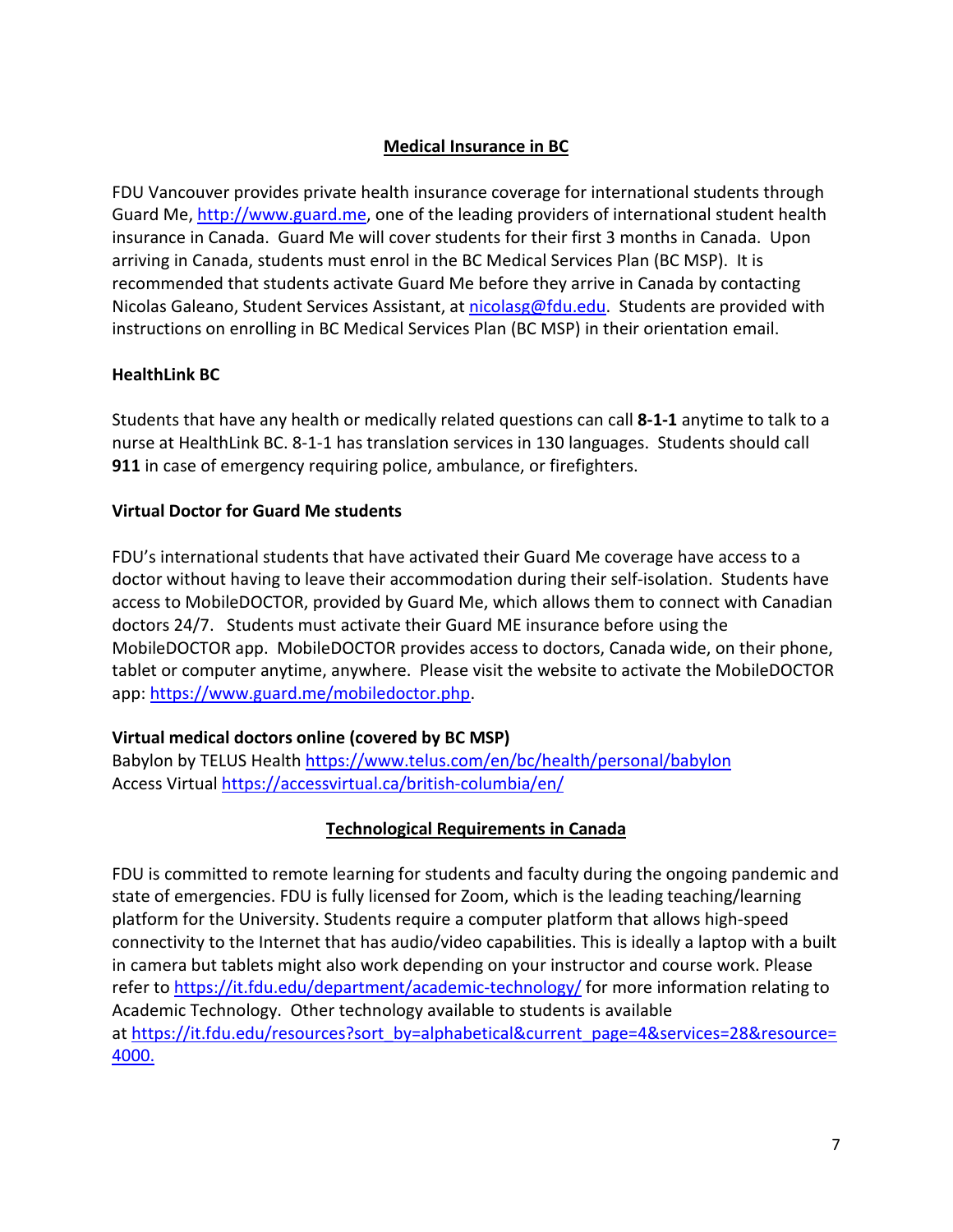#### **Counselling Services at FDU Vancouver**

Free confidential counseling services are available to FDU students through Zoom. Counseling services are available on Mondays, Tuesdays, Wednesdays and Thursdays from 11am to 2pm, during the remote learning period. Please contact: [fduvcounseling@fdu.edu](mailto:fduvcounseling@fdu.edu) to schedule an appointment.

**Emergency**: Call 911 for immediate help

**Free and Immediate Counselling Service** for post-secondary students in BC Here2Talk (available on app, phone and web) <https://here2talk.ca/home>

**Crisis Line** Greater Vancouver 604-872-3311 (24 /7) 1-800-SUICIDE (784-2433)

#### **Police Non-emergency**

Vancouver RCMP: 604-717-3321 Burnaby RCMP: 604-646-9999 Coquitlam RCMP: 604-945-1550 Surrey RCMP: 604-599-0502

#### **Victim Support Services**

Phone: 1-800-563-0808 Email: [VictimLinkBC@bc211.ca](mailto:VictimLinkBC@bc211.ca)

## **Student Monitoring Plan**

Upon arriving at their self-isolation location, students are required to call FDU's monitoring team at 604-648-4465 or by emailing [vancouver@fdu.edu.](mailto:vancouver@fdu.edu) Students that have any Covid-19 symptoms must contact 811 immediately. Students that receive a positive test result for Covid-19 are required to inform the university immediately.

During their isolation period, students will have access to various activities designed to address their welfare needs including:

- Synchronous Online Orientation Meetings
- Free Counseling Services meetings available through FDU's Registered Clinical Counselor
- Free Counseling Webinars provided by Guard Me Medical Insurance
- Immigration Information Sessions
- Career Services Workshops